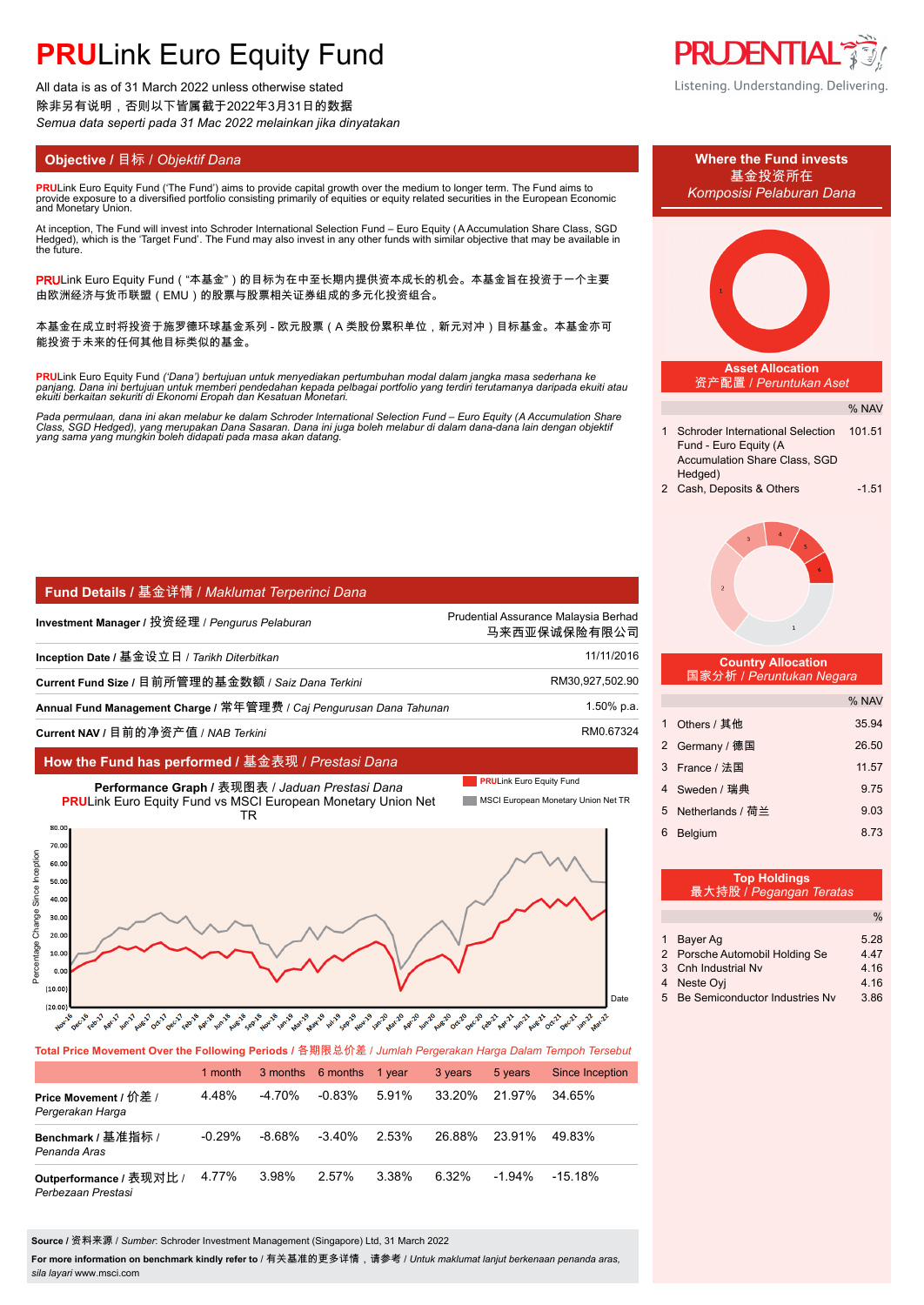# **PRU**Link Euro Equity Fund

All data is as of 31 March 2022 unless otherwise stated 除非另有说明,否则以下皆属截于2022年3月31日的数据 *Semua data seperti pada 31 Mac 2022 melainkan jika dinyatakan*



# **Monthly Update /** 每月简报 / *Peningkatan Bulanan*

### **Market Review /** 市场回顾 */ Tinjauan Bulanan*

Eurozone shares fell sharply in the quarter. The region has close economic ties with Ukraine and Russia, particularly when it comes to reliance on Russian oil and gas. The invasion led to a spike in energy prices and caused some fears about security of supply. Germany suspended the approval of the Nord Stream 2 gas pipeline from Russia. The European Commission announced a plan called RePowerEU, designed to diversify sources of gas and speed up the roll-out of renewable energy. However, there are fears that the high energy prices will weigh on both business and consumer demand, hitting economic activity.

In response to rising inflation, the European Central Bank (ECB) outlined plans to end bond purchases by the end of September. ECB President Christine Lagarde indicated that a first interest rate rise could potentially come this year, saying rates would rise "some time" after asset purchases had concluded. Data showed annual eurozone inflation at 7.5% in March, up from 5.9% in February.

欧元区股市在当季剧跌。该区的经济与乌克兰和俄罗斯有密切的关系,特别是其对俄罗斯油气之依赖。这次的入侵事件导致能源价格飙升,同时令人担忧供应方 面的干扰。德国暂停审批俄罗斯的北溪2号天然气管道项目。欧盟宣布了RePowerEU方案,旨在使天然气供应多元化,以及加速转向可再生能源的推行。尽管如 此,市场担忧高能源价格会影响商业与消费者需求,续而打击经济活动。

# 针对涨升的通膨,欧洲央行打算在9月杪停止购债,央行主席拉加德表示今年内也许会作出第一次的升息,并且可能会在停购资产"一段时间"后提升利率。数据显 示常年欧元区通膨从2月的5.9%升至3月的7.5%。

*Saham zon Euro jatuh mendadak pada suku pertama. Rantau ini mempunyai hubungan ekonomi yang rapat dengan Ukraine dan Rusia, khususnya pergantungan kepada minyak dan gas Rusia. Pencerobohan yang berlaku telah mengakibatkan lonjakan harga tenaga lalu membuahkan kebimbangan tentang keselamatan bekalan. Jerman menggantung kelulusan saluran paip gas Nord Stream 2 dari Rusia. Suruhanjaya Eropah mengumumkan pelan yang dipanggil RePowerEU, dibangunkan untuk mempelbagaikan sumber gas dan mempercepatkan pengeluaran tenaga boleh diperbaharui. Namun begitu, terdapat kebimbangan bahawa harga tenaga yang tinggi akan menjejaskan kedua-dua permintaan perniagaan dan pengguna, lalu menjejaskan aktiviti ekonomi.*

*Sebagai tindak balas kepada peningkatan inflasi, Bank Pusat Eropah (ECB) menggariskan rancangan untuk menamatkan pembelian bon menjelang akhir September. Presiden ECB Christine Lagarde menyatakan bahawa kenaikan kadar faedah pertama berpotensi berlaku tahun ini, dengan mengatakan kadar akan meningkat dalam "sedikit masa" selepas pembelian aset selesai. Data menunjukkan inflasi tahunan zon Euro pada 7.5% di bulan Mac, meningkat daripada 5.9% pada bulan Februari.*

### **Market Outlook /** 市场展望 */ Gambaran Bulanan*

Looking ahead, it remains to be seen whether the equity market bounce that occurred in March can continue. There is clearly a need for significant industrial spending as supply chains are re-aligned. However, the risk of stagflation appears elevated and consumer spending in particular is threatened by high energy prices. Companies are scrambling to push through price increases as input costs rise; those that have pricing power (i.e. can raise prices without denting demand) will clearly be best placed.

在未来,股市是否能够延续3月的回弹仍是个未知数。在供应链调整的过程中,工业开支明显有必要大幅增加。虽然如此,停滞性通膨的风险看来经已提高,而消 费者开支特别受到高能源价格的影响。投入品价格的涨升,令企业争相提高价格;那些有定价能力的公司(意即能够在不影响需求的情况下调高价格)将处于最 有利的地位。

*Memandang ke hadapan, masih belum dapat dilihat sama ada lonjakan pasaran ekuiti yang berlaku pada Mac boleh diteruskan. Jelas terdapat keperluan kepada perbelanjaan perindustrian yang besar kerana rantaian bekalan diselaraskan semula. Walau bagaimanapun, risiko stagflasi nampaknya meningkat dan perbelanjaan pengguna khususnya diancam oleh harga tenaga yang tinggi. Syarikat berebut untuk meneruskan kenaikan harga apabila kos input meningkat; mereka yang mempunyai kuasa penetapan harga (iaitu boleh menaikkan harga tanpa mengurangkan permintaan) jelas akan berada pada kedudukan terbaik.*

### **Fund Review & Strategy /** 基金表现评论与投资策略 */ Tinjauan dan Strategi Dana*

The Fund returned 4.48% for the month, outperforming the benchmark return of -0.29% by 4.77%. Year-to-date, the fund returned -4.70%, outperforming the benchmark return of -8.68% by 3.98%.

Relative outperformance was mainly due to positioning in the consumer discretionary sector and stock selection in the information technology and consumer staples sectors. Moreover, certain defensive holdings added value, including supermarket group Carrefour, which continues to be the subject of bid speculation.

As ever, we aim to find a balance in the portfolio between cyclical and defensive ideas, and between growth and value.

本基金在检讨月份的回酬为4.48%,超越-0.29%的基准回酬4.77%。年度至今,本基金的回酬为-4.70%,高于-8.68%的基准回酬3.98%。

本基金所取得的相对良佳表现源自可选消费品领域的定位,以及资讯科技和必需消费品领域的股项遴选。此外,一些防御性投资也为基金添值,包括持续成为投 标目标的超级市场集团Carrefour。

#### 我们的目标依旧是在投资组合的周期性股与防御性股之间以及成长股与价值股之间保持平衡。

*Dana menjana pulangan 4.48% di bulan tinjauan, mengatasi pulangan penanda aras -0.29% sebanyak 4.77%. Sejak awal tahun hingga kini, Dana memulangkan -4.70%, mengatasi pulangan penanda aras -8.68% sebanyak 3.98%.*

*Prestasi relatif yang lebih tinggi disebabkan terutamanya oleh kedudukan dalam sektor pengguna bukan keperluan dan pemilihan stok dalam sektor teknologi maklumat dan pengguna asasi. Selain itu, pegangan dalam sebahagian sektor defensif memberikan nilai tambah termasuk kumpulan pasar raya Carrefour, yang terus menjadi subjek spekulasi bidaan.*

*Seperti biasa, kami mensasarkan untuk mencari keseimbangan dalam portfolio iaitu antara idea kitaran dan defensif, serta pertumbuhan dan nilai.*